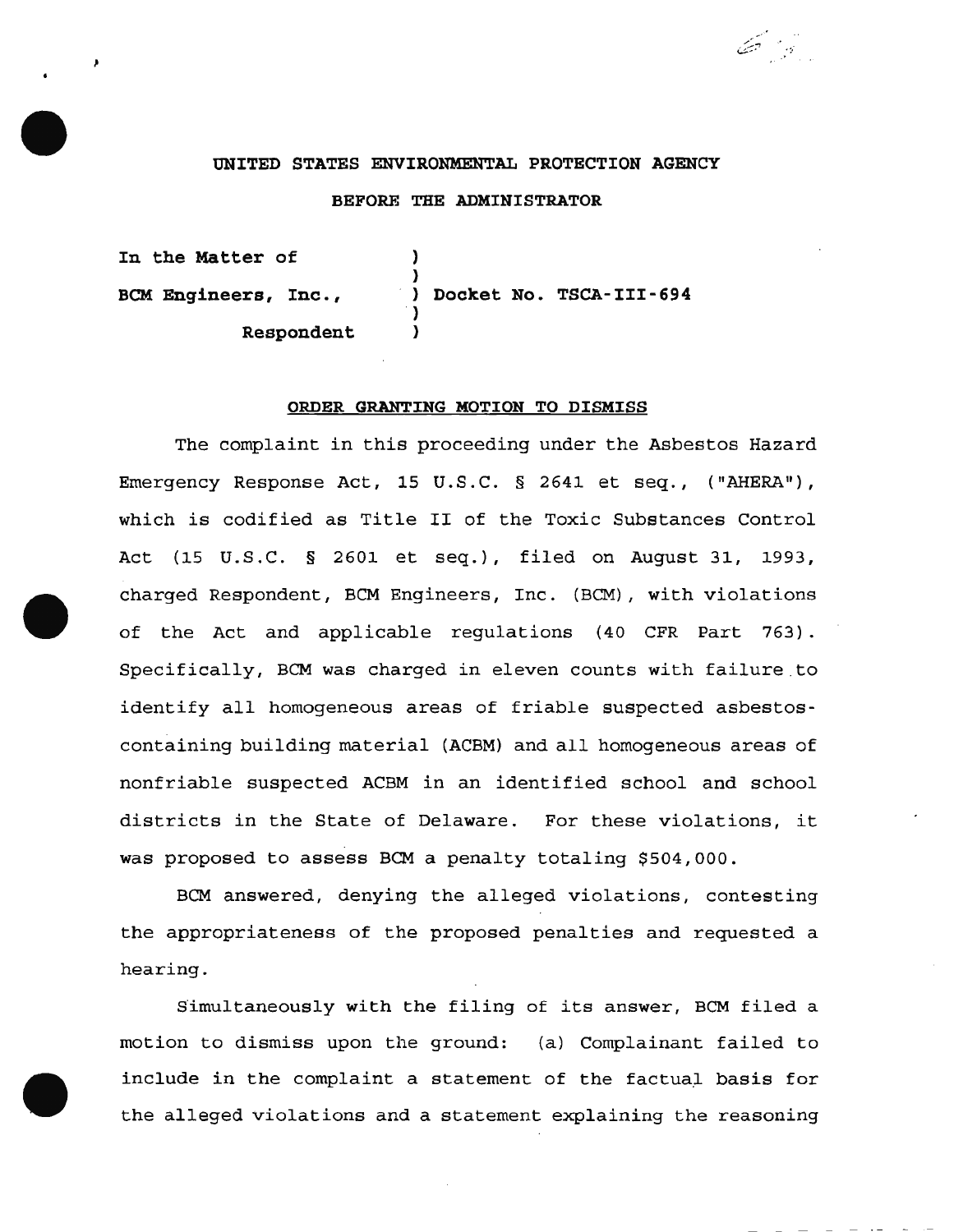behind the proposed penalties as required by Rule 22.14 (40 CFR Part 22) and (b) Complainant lacks the authority under 15 U.S.C. §§ 2614, 2615 and 2643 to impose penalties upon BCM for the violations alleged (Motion, dated September 27, 1993).

In support of (a) above, BCM points out that Rule 22.14(a) (3) requires a concise statement of the factual basis for the violations alleged and that Complainant has failed to provide any information as to the number of homogeneous areas that BCM failed to identify; the size of such areas; the type or condition of suspected ACBM; the location of the suspected ACBM materials in the school buildings and, even, for most of the counts, the names of the school or schools in the particular school district where the alleged homogeneous areas or areas exist. BCM also points out that Rule 22.14(a) (5) requires a statement of the reasoning behind the proposed penalty and that Complainant attached a copy of the PCB Penalty Policy to the complaint rather than a copy of the Enforcement Response Policy for AHERA upon which the proposed penalty was based.<sup> $V$ </sup>

As an additional ground for its motion to dismiss, BCM asserts that EPA lacks the authority under 15 U.S.C. §§ 2614, 2615 and 2643 to assess the penalties proposed, because AHERA imposes nondelegable duties on LEAs to, inter alia, identify areas of suspected ACBM in school buildings, and not private

2

•

*lt* Complainant provided BCM copy of the AHERA policy after the answer and motion to dismiss were filed.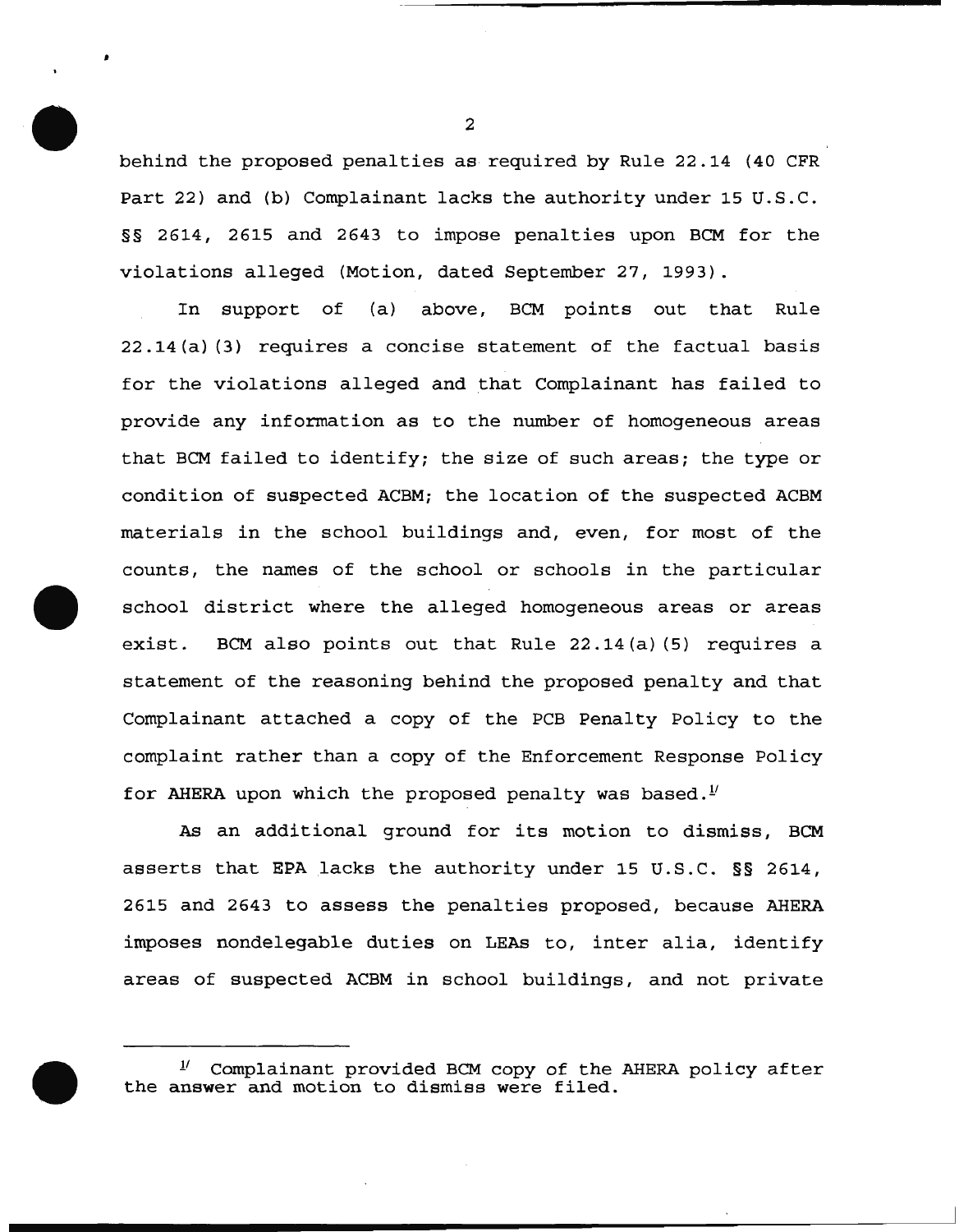parties who have contracted with an LEA to perform such functions (Motion at 4-6).

Complainant responded to the motion on October 5, 1993, alleging that the complaint "gave a completely adequate notice of its case to Respondent" (Response at 2) . According to Complainant, this "completely adequate notice" was provided by reference to reinspection reports by EPA and two private contractors "BATTA Environmental Associates, Inc." and "Environmental Testing, Inc., " even though the mentioned reports were not attached to the complaint. Complainant argues that the complaint reasonably apprised BCM of the issues in controversy and that, under principles of administrative pleading, the notice was adequate. Moreover, Complainant contends that BCM has failed to demonstrate that it was in any way prejudiced by the Agency's form of pleading.

Complainant contends that it complied with the requirement of Rule 22.14 (a) (5) to provide a statement of the "reasoning behind the proposed penalty" by naming each school district in which BCM allegedly failed to identify all areas of suspected ACBM and by indicating the number of school buildings at issue in each school district and the dollar amount sought for violations at each individual school (Response at 3). Additionally, Complainant argues that the motion is premature, because BCM has many mechanisms at its disposal, both formal and informal, to obtain additional information concerning the penalty calculation.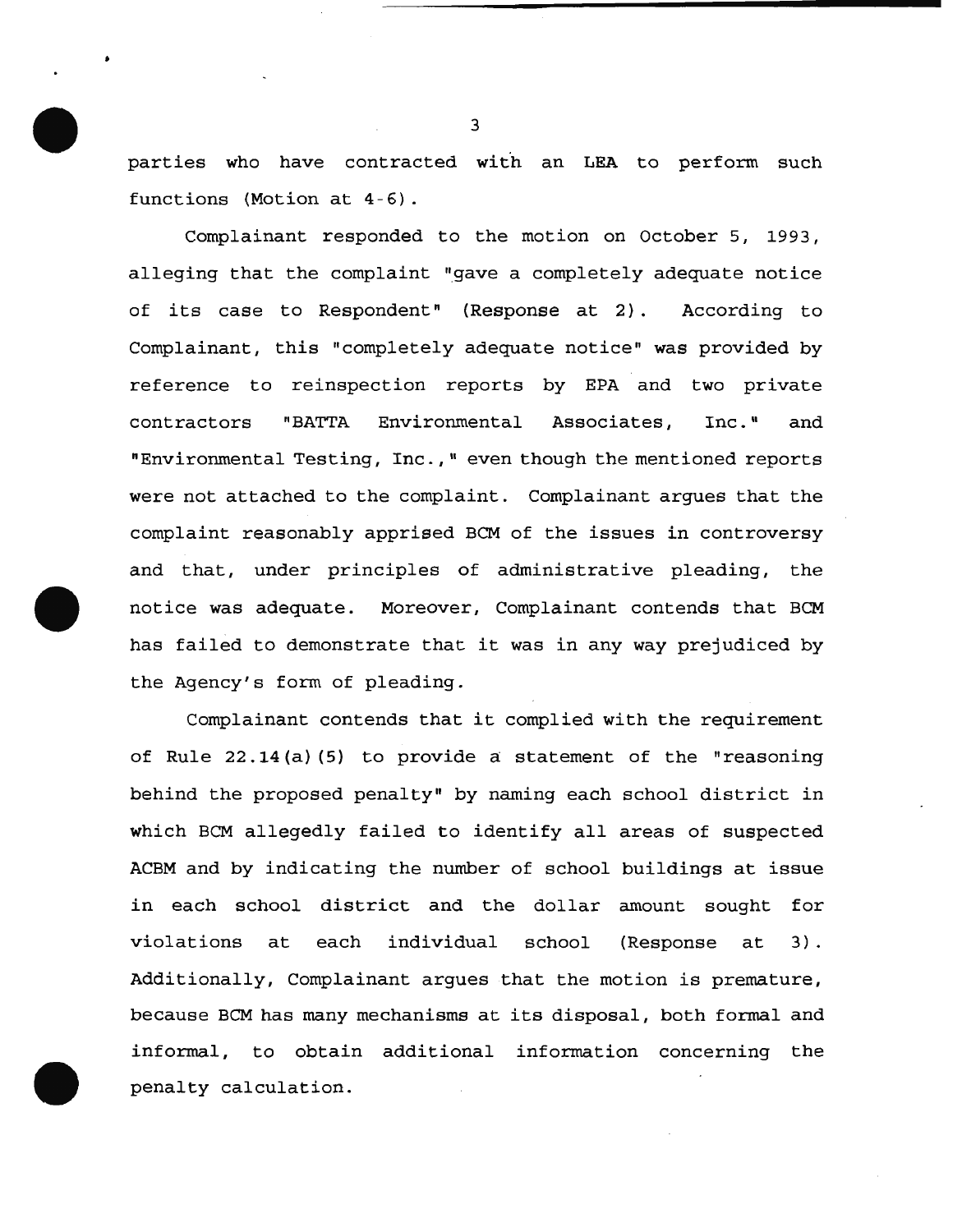Complainant argues that it does have authority to assess the penalties sought herein, because 40 CFR  $\S$  763.85(a)(4) requires each person performing an inspection to, inter alia, "(iii) (i) dentify all homogeneous areas of friable suspected ACBM and all homogeneous areas of nonfriable ACBM." In support, Complainant has cited ALJ decisions which have expressly or by necessary implication accepted the position that non-LEA violators of AHERA may be assessed civil penalties under Title I of TSCA, e.g., Hall-Kimbrell Environmental Services, Inc., 1992 T.S.C.A. LEXIS 87\*8 (October 8, 1992) and In Re William Garvin. d/b/a Garvin Engineering, TSCA-ASB-VIII-90-41 (Order Denying Motion To Dismiss and For Accelerated Decision, January 15, 1991).

For all of the above reasons, Complainant asserts that BCM has failed to show any grounds for the relief it seeks and urges that its motion to dismiss be denied.

On October 13, 1993, BCM filed a Memorandum In Support of its Motion for a Decision to Dismiss, setting forth its  $background<sup>2</sup>$  and stating in greater detail arguments made in the motion. BCM points out that the introductory paragraph of the complaint states that EPA has reason to believe that BCM has violated TSCA § 207(a}, which being applicable only to LEAs, could not apply to BCM. Additionally, BCM asserts that the

*<sup>1&#</sup>x27;* The firm contracting with the State of Delaware was BCM Potomac, a wholly-owned subsidiary of BCM Engineers, Inc., which was merged into BCM in 1991.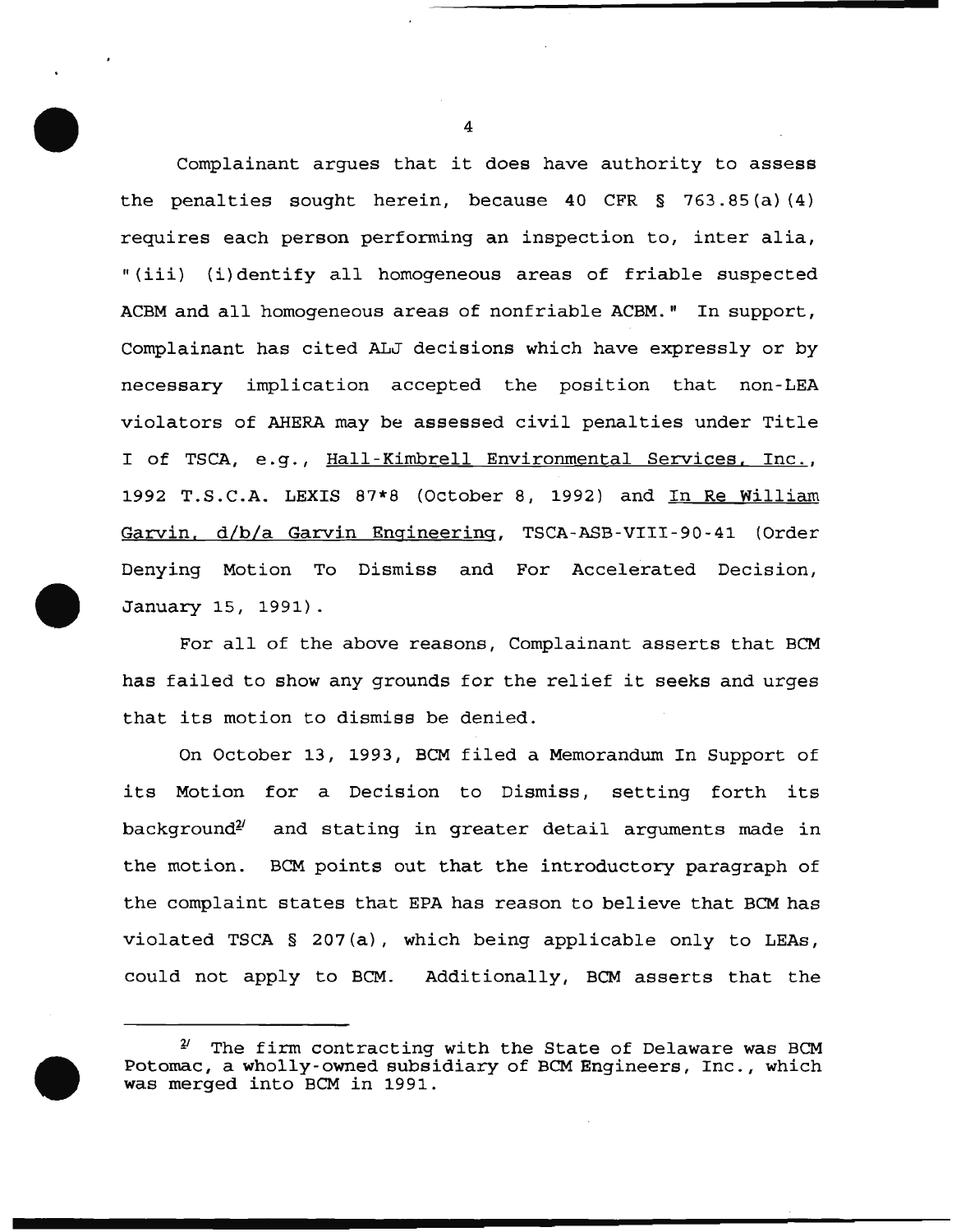contractor, BCM Potomac {supra note 2), never certified that all areas of suspected ACBM had been identified and, indeed, that its inspection reports to the State included disclaimers to that effect.

Regarding its contention that EPA lacks the authority to assess the penalties sought, BCM states that it does not deny that it is a "person" subject to penalties under TSCA or AHERA (Memorandum at 15 -24) . BCM does, however, deny that it violated a regulation which imposed any obligation on it (Id. 21) . It argues that 40 CFR Part 763, Subpart E imposes obligations on LEAs not their contractors. According to BCM, it or its employees would only be liable under TSCA, if they lacked proper accreditation.<sup>3</sup>

(a) Contractor accreditation

A person may not--

(1) inspect for asbestos-containing material in a school building under the authority of a local educational agency or in a public or commercial building,

(2) prepare a management plan for such a school, or

(3) design or conduct response actions, other than the type of action described in sections 2643(f) and 2644(c) of this title, with respect to friable asbestos-containing material in such a school or in a public or commercial building, unless such person is accredited by a State under subsection  $(b)$  of this section or is accredited pursuant to an Administrator-  $($  continued  $\ldots$  )

 $\frac{3}{2}$  The penalty provision of AHERA, § 207 (15 U.S.C. § 2647), reduces the maximum penalty to \$5,000 per day and clearly applies only to LEAs. AHERA  $\S$  206(a) (15 U.S.C.  $\S$  2646(a)) provides: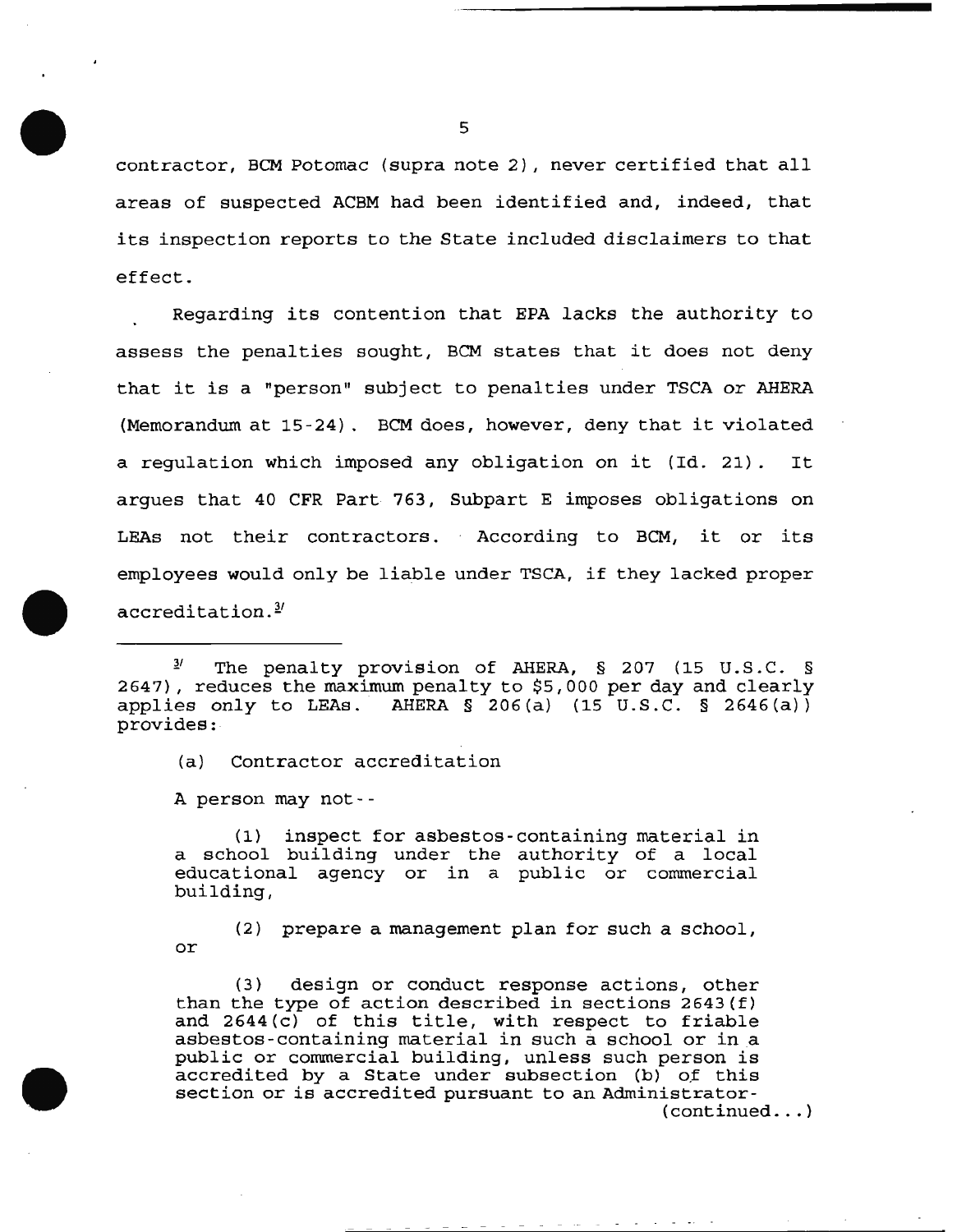On October 15, 1993, Complainant filed a response to BCM's Memorandum in Support of its Motion to Dismiss, contending that the memorandum should be struck as untimely and that, in any event, the arguments made therein were without merit. In support of the contention that the memorandum be struck, Complainant pointed to the requirement of Rule 22.16(a), providing, inter alia, that motions shall "(4) be accompanied by any affidavit, certificate, other evidence or legal memorandum relied upon." Complainant stated that it acted properly in responding to the motion and asserted erroneously that there was no minimum time period for responding to motions in the Rules of Practice effective as of July 1, 1992. $\frac{4}{1}$  On the merits, Complainant reiterated its position that the complaint provided adequate notice, asserted that "as a matter of courtesy" BCM had been provided copies of the inspection reports upon which the Agency relied in issuing the complaint and pointed out that BCM had not sought copies of the inspection reports or moved for a more definite statement. According to Complainant, it was not required to provide BCM the inspection reports prior to the prehearing exchange contemplated by Rule 22.19(b).

The omission from Rule  $22.16(b)$  of the ten-day period for responding to motions was corrected by a notice in the Federal Register (57 Fed. Reg. 60129, December 18, 1992).

<sup>&#</sup>x27;J.' { ••• continued) approved course under subsection (c) of this section.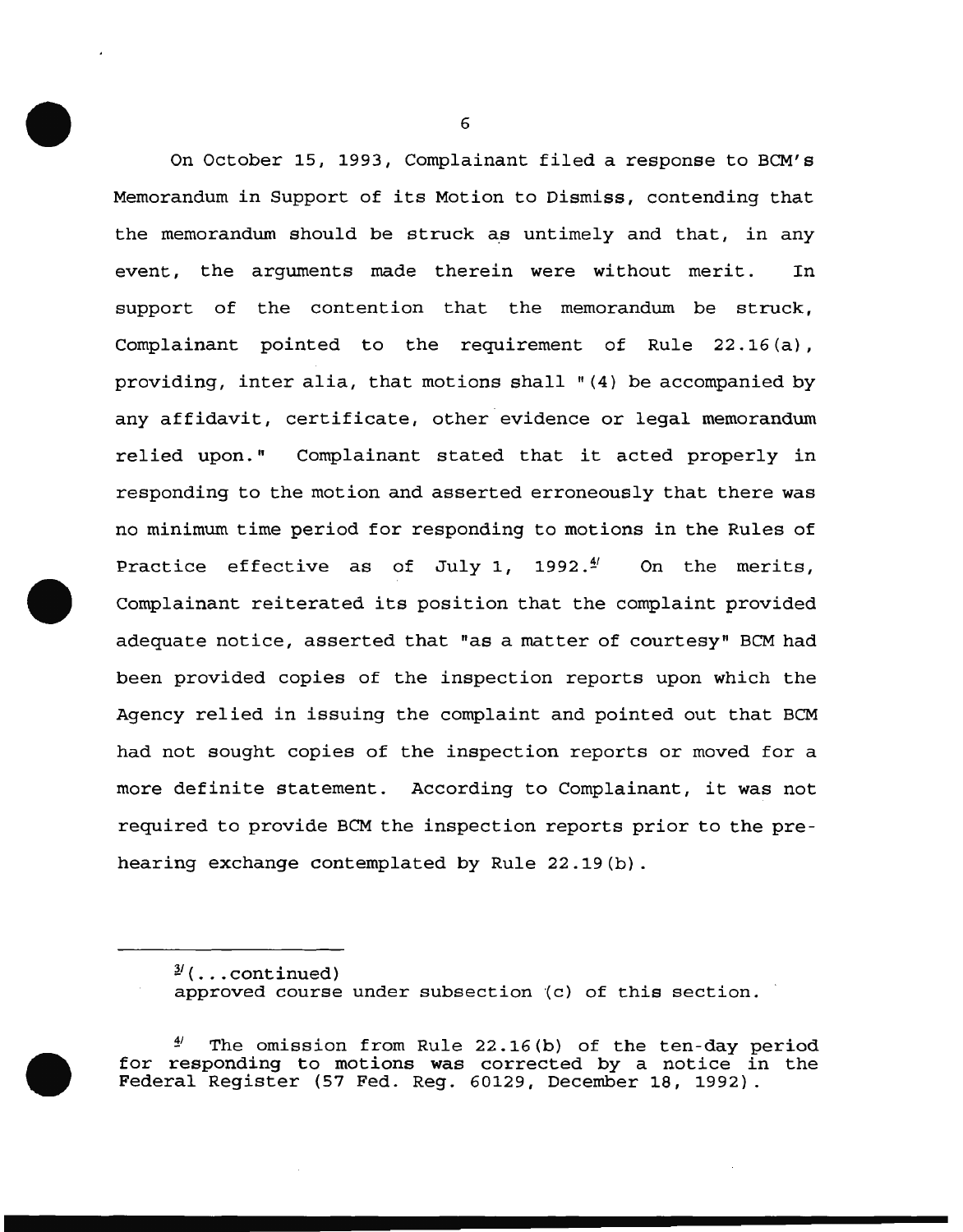By a letter to counsel for Complainant, dated October 19, 1993, BCM acknowledged receipt of copies of some of the inspection reports referred to in the complaint, disagreed that the reports were furnished as a "matter of courtesy" to the extent Complainant relied upon the reports for notice of the basic facts supporting the complaint, pointed out that the cover letter enclosing *BCM's* answer and motion stated that a brief in support of the motion would follow, noted that an ALJ had yet to be assigned, $5'$  asserted that the memorandum was timely and should be considered and, argued, that it was unfair for EPA to issue a complaint, five years after the events in question, which, inter alia, gave a new dimension to the concept of "notice pleading."

By a letter to the ALJ, dated October 25, 1993, BCM enclosed a copy of the mentioned letter to Complainant's counsel, dated October 19, 1993, and a copy of a second letter to Complainant's counsel, dated October 22, 1993. The second letter acknowledged receipt of a copy of the complaint and order In Re Garvin, supra, disagreed with Complainant's contention that the complaint in Garvin was even less specific than the complaint in the instant matter and, inter alia, reiterated its contention that AHERA conferred upon the Agency authority to regulate LEAs not private entities.

7

..

 $^{5\prime}$  The undersigned was designated presiding ALJ by an order, dated October 19, 1993.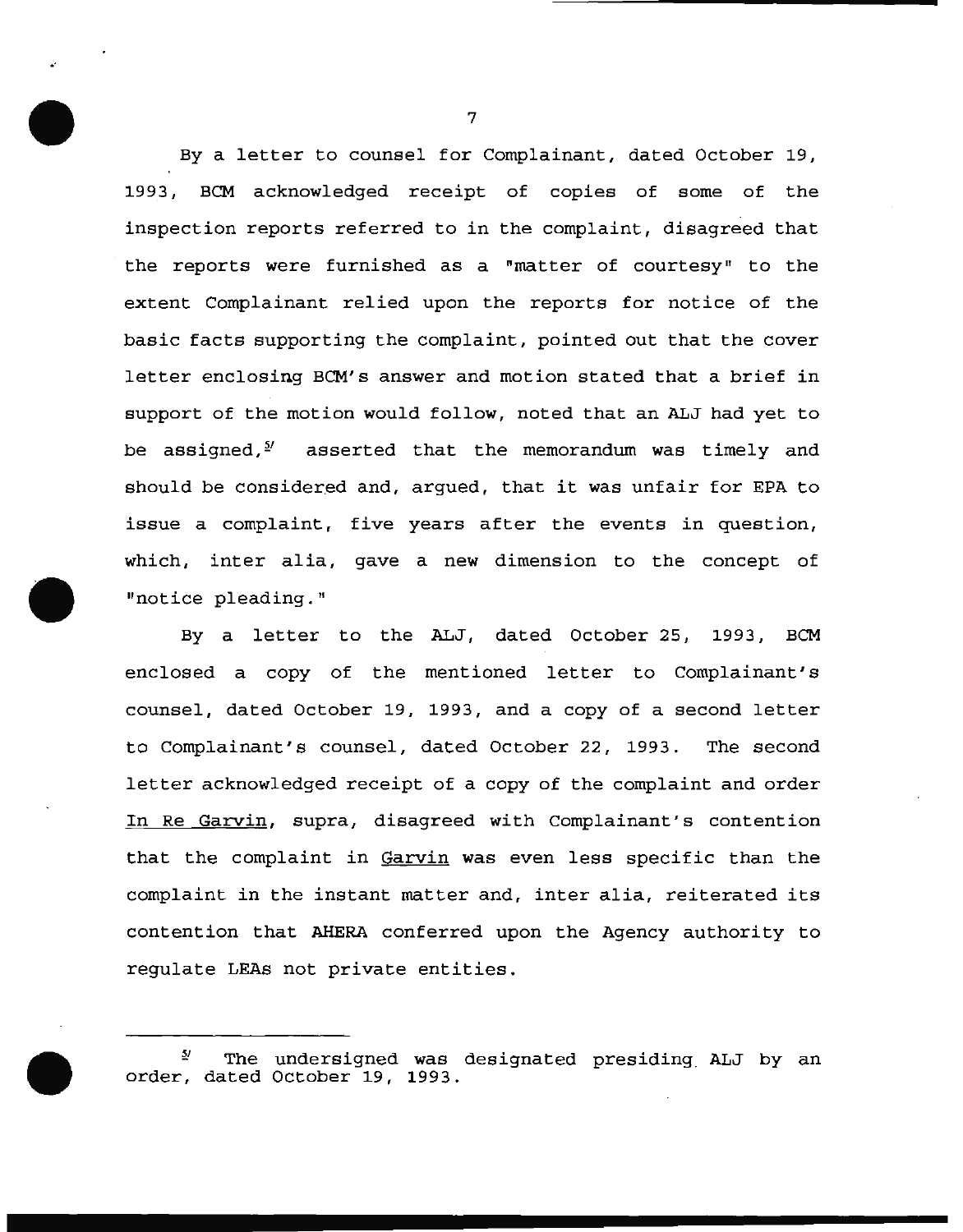On October 26, 1993, Complainant filed a motion to strike the referenced correspondence as outside the scope of the Rules of Practice or, in the alternative, that it be given an opportunity to respond thereto.

BCM responded to the motion to strike under date of Novembe~ 2, 1993, acknowledging that its letters, dated October 19 and October 22, 1993, contained arguments in support of its motion to dismiss, and stating, inter alia, that the letter of October 19 was a response to Complainant's motion to strike the memorandum in support of BCM's motion to dismiss and that the letter of October *22* was sent one day after BCM received a copy of the unpublished order In re Garvin, supra. BCM describes the inspection reports it has received to date as "fragmentary, alleges that EPA is attempting to preclude consideration of the real issues in this proceeding and complains that the Agency is insisting on letter-perfect compliance with the Rules of Practice by BCM while Complainant has failed to follow those rules.

By a letter, dated June 10, 1994, BCM referred to its pending motion to dismiss, stated that discussions toward resolving this matter were underway and, without waiving its right to a ruling on the second basis of the motion, i.e., that EPA lacked authority to impose penalties upon BCM for the violations alleged in the complaint, requested a prompt ruling on the first basis of the motion, that is, the sufficiency of the complaint under the Consolidated Rules of Practice.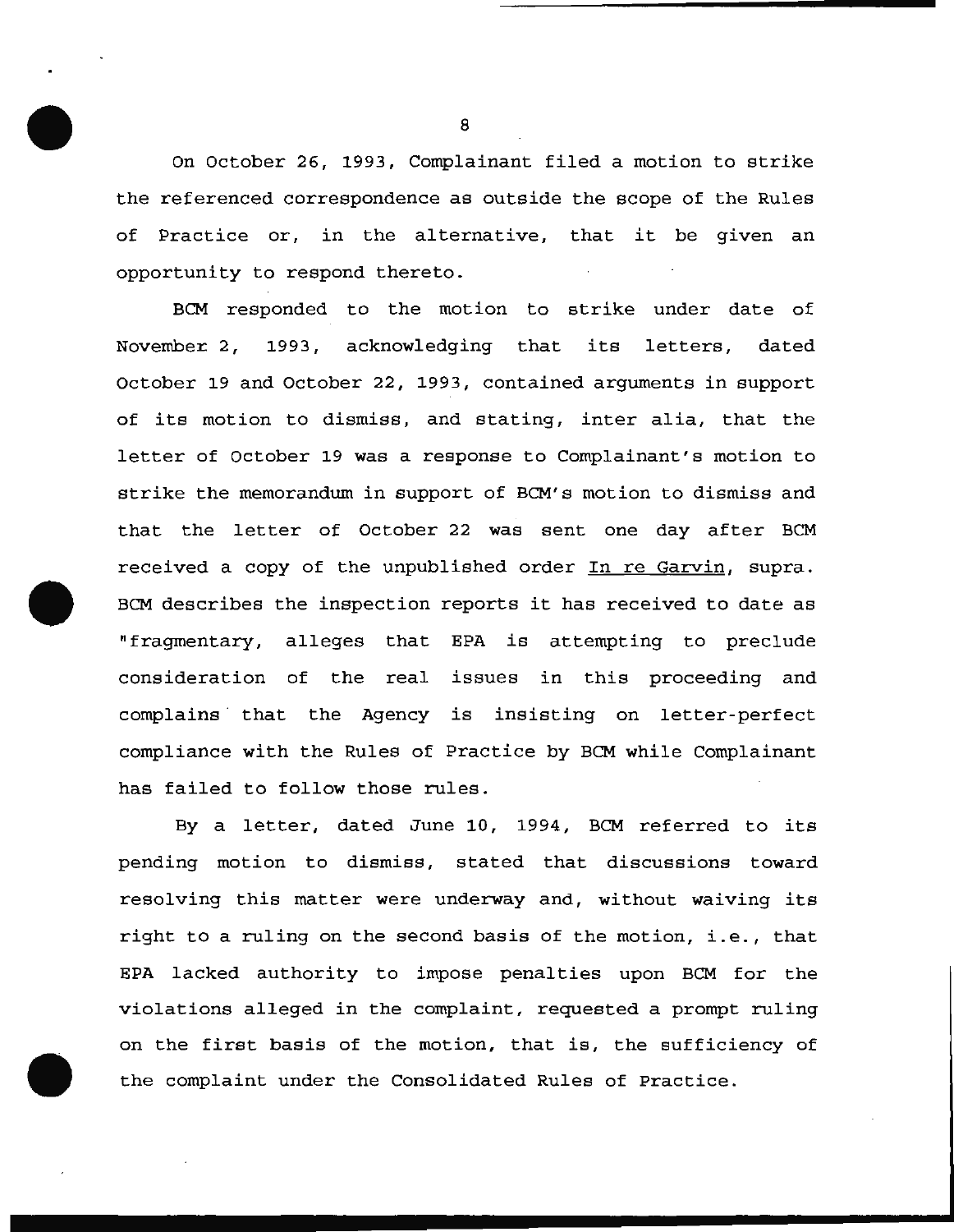## D I S C U S S I 0 N

Complainant's motions to strike will be denied. Although Rule 22.16(a) certainly contemplates, and the better practice is, that any legal memorandum accompany a motion, this relatively minor infraction of the rules pales in comparison to Complainant's more serious infractions. The memorandum, which Complainant seeks to strike, was filed prior to the assignment of an ALJ and, accordingly, prior to any consideration of the motion to dismiss. Refusal to consider the memorandum would not expedite resolution of the proceeding. Moreover, at least part of the problem in this increasingly fractious proceeding is Complainant's resolute refusal to recognize the deficiencies in its complaint.

BCM's letter, dated October 19, 1993, is justified as a response to the motion to strike and the letter, dated October 22, 1993, is explained, if not justified, by the fact BCM did not receive a copy of the unpublished order in Garvin, supra, until October 21, 1993. Complainant's objections could, of course, be obviated by giving it an opportunity to respond. In view of the disposition of the motion made herein, Complainant will be given an opportunity to move for leave to file an amended complaint and further arguments in this regard are unnecessary.<sup>*§*/</sup>

 $\frac{6}{4}$  BCM has made a powerful argument that AHERA did not confer upon EPA the authority to impose penalties upon contractors, such as BCM, who contract with a LEA to perform (continued ... )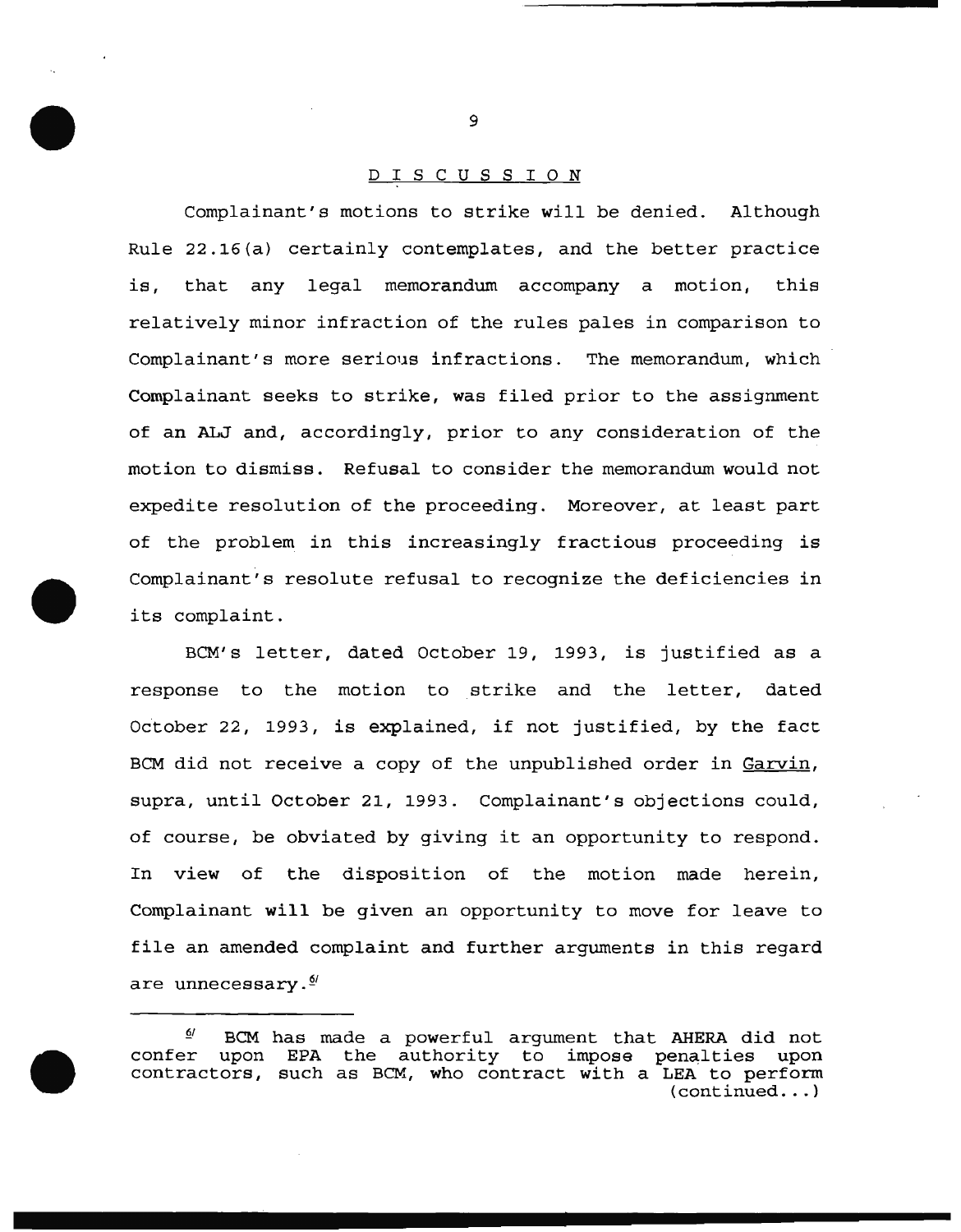Complainant either fails to understand or has disregarded Rule 22.14 which sets forth the required content of a complaint. Rule 22.14(a) requires that the complaint contain, inter alia, "(1) [a] statement reciting the sections of the Act authorizing the issuance of the complaint" and  $(3)$  [a] concise statement of the factual basis for alleging the violation." Although, as BCM points out, the statement in the opening paragraph of the complaint that EPA has reason to believe that Respondent has violated TSCA § 207(a) is inaccurate, the complaint elsewhere cites TSCA §§ 15 and 203 (15 U.S.C. §§ 2614 and 2643) as the basis therefor. Accordingly, the complaint complies with Rule 22.14(a)(1).

As to Rule 22.14(a) (3), the complaint merely alleges in conclusional terms that subsequent inspections of various schools and school districts revealed that Respondent failed to identify all homogeneous areas of friable suspected ACBM and all areas of nonfriable suspected ACBM. This is not a "concise statement of the factual basis for alleging the violation," because it does not, as a minimum, identify the areas in the particular school buildings where the allegedly unidentified suspected ACBM was located,  $\frac{\gamma}{2}$  nor does it state any reason why

*§.'* ( ••• continued)

*l'* In Counts II through XI of the complaint, Complainant contented itself with the allegation that all homogeneous areas (continued ... )

functions required by the Act and, if the motion to dismiss were being granted on that basis, allowing Complainant an opportunity to respond would certainly be appropriate.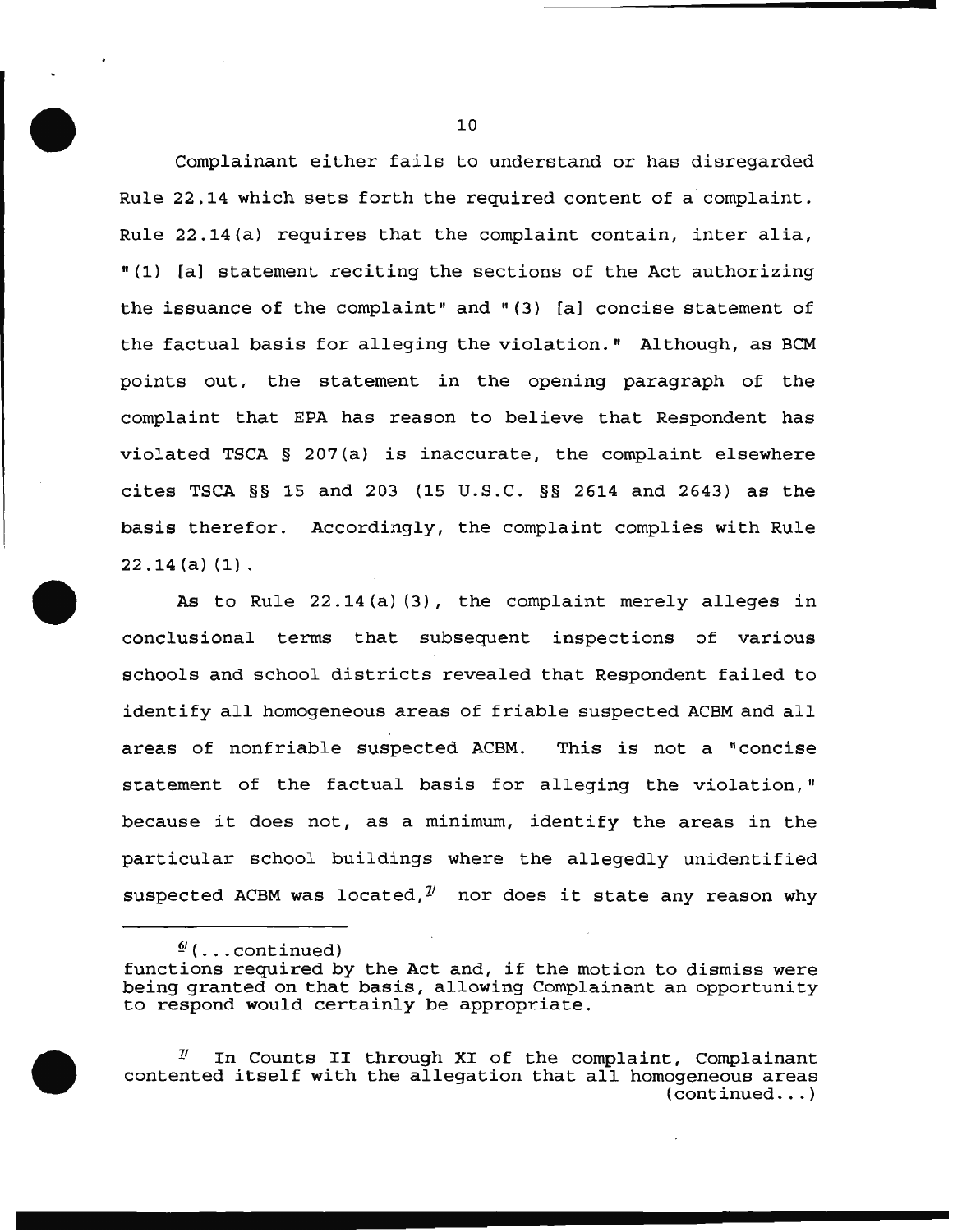the materials were suspected ACBM. Under these circumstances, it is preposterous to contend that Rule 22.14(a) (3) has been complied with by reference to inspection reports not included with the complaint. Contrary to Complainant's contention, the rule requires more than "notice of the issues in controversy." As BCM points out, schools are well-used buildings and, for example, areas that were nonfriable at the time of the BCM inspections could easily have become friable at the time of reinspections several years later.

The lack of a factual basis for the violations alleged is not merely a technical or trifling detail which Complainant may omit at its discretion, but is fundamental to the pleading contemplated by the Rules of Practice. This is illustrated by Rule  $22.15(b)$ , entitled "Contents of the answer," which provides, inter alia, that "(t)he answer shall clearly and directly admit, deny or explain each of the factual allegations in the complaint with regard to which respondent has knowledge." By failing to set forth the factual basis for the violations alleged, Complainant has precluded BCM from filing an answer conforming to Rule 22.15 (b) . While a respondent may, as Complainant apparently intends, file what is in effect a general denial and then move for a more specific statement in order to

 $\frac{\gamma}{\gamma}$  (... continued)

of friable and nonfriable suspected ACBM in listed school districts had not been identified by Respondent.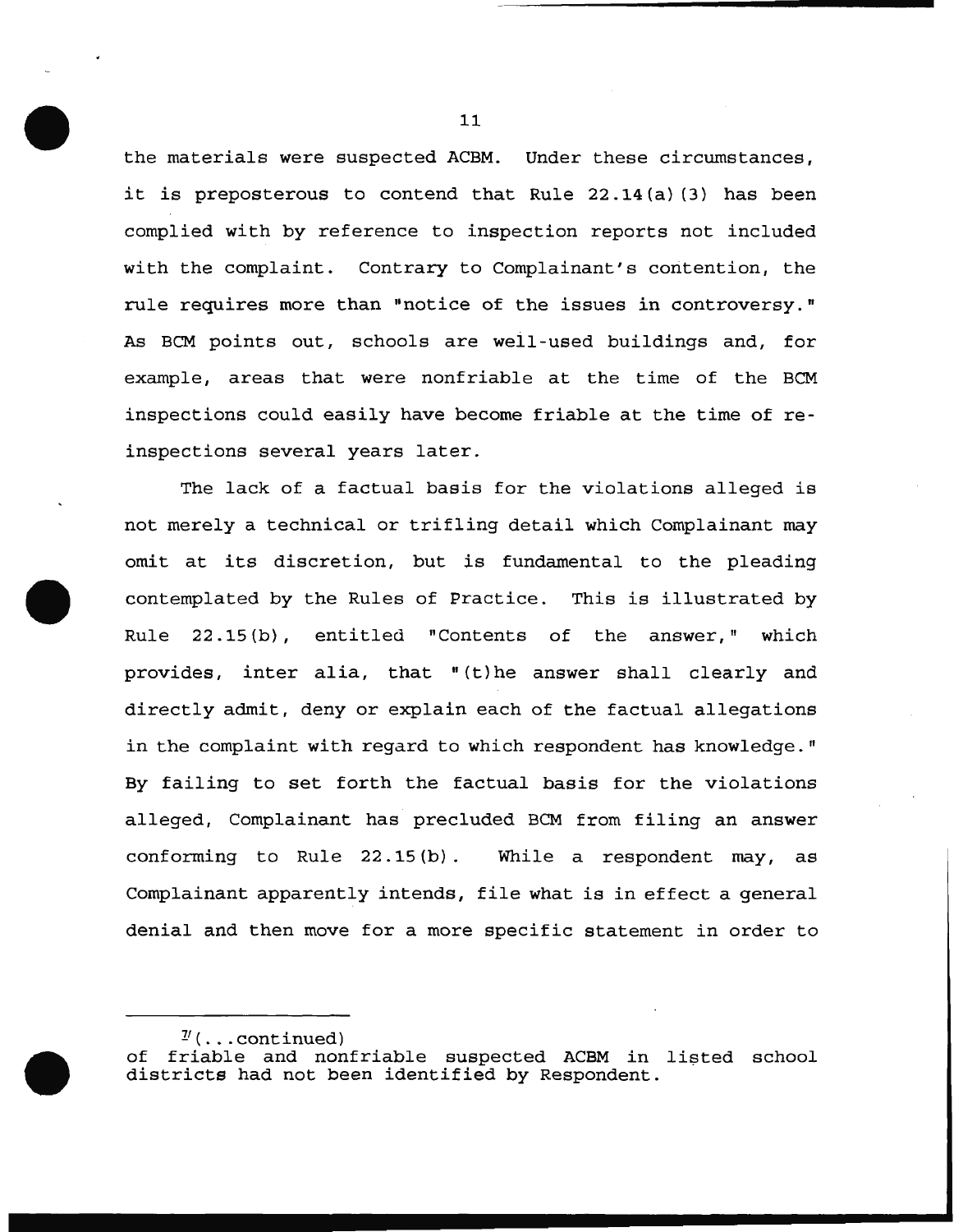flesh out a defense, such a procedure is neither required nor contemplated by the Rules of Practice.

In Asbestos Specialists, Inc., TSCA Appeal No. 92-3 (EAB, October 6, 1993), the Board upheld dismissal of a similar TSCA/AHERA complaint which failed to provide the respondent fair notice of the charges against it and lacked an adequate rationale for the proposed penalty. The Board, held, however, that the dismissal should not have been with prejudice as dismissals with prejudice were proper only where the defects in the complaint were not curable by amendment. Here, while the complaint may, in the broadest terms, have provided BCM with general notice of the violations alleged, it did not, as we have seen, comply with the Rules of Practice. Hence, dismissal of the complaint with leave to amend is appropriate.

The complaint fares no better with respect to the requirement of Rule 22.14(a) (5) for "a statement explaining the reasoning behind the proposed penalty." Although the complaint states that the penalty was determined in accordance with the "Interim Final Enforcement Response Policy For The Asbestos Hazard Emergency Response Act" and designates "Circumstance Levels," presumably in accordance with the mentioned Policy, it, for example, provides no information or rationale for the determinations of harm or likely harm resulting from the violations alleged to support the Circumstance Levels chosen. This seemingly depends on whether the "suspected ACBM," in fact, contained asbestos and on exposure or the probability thereof.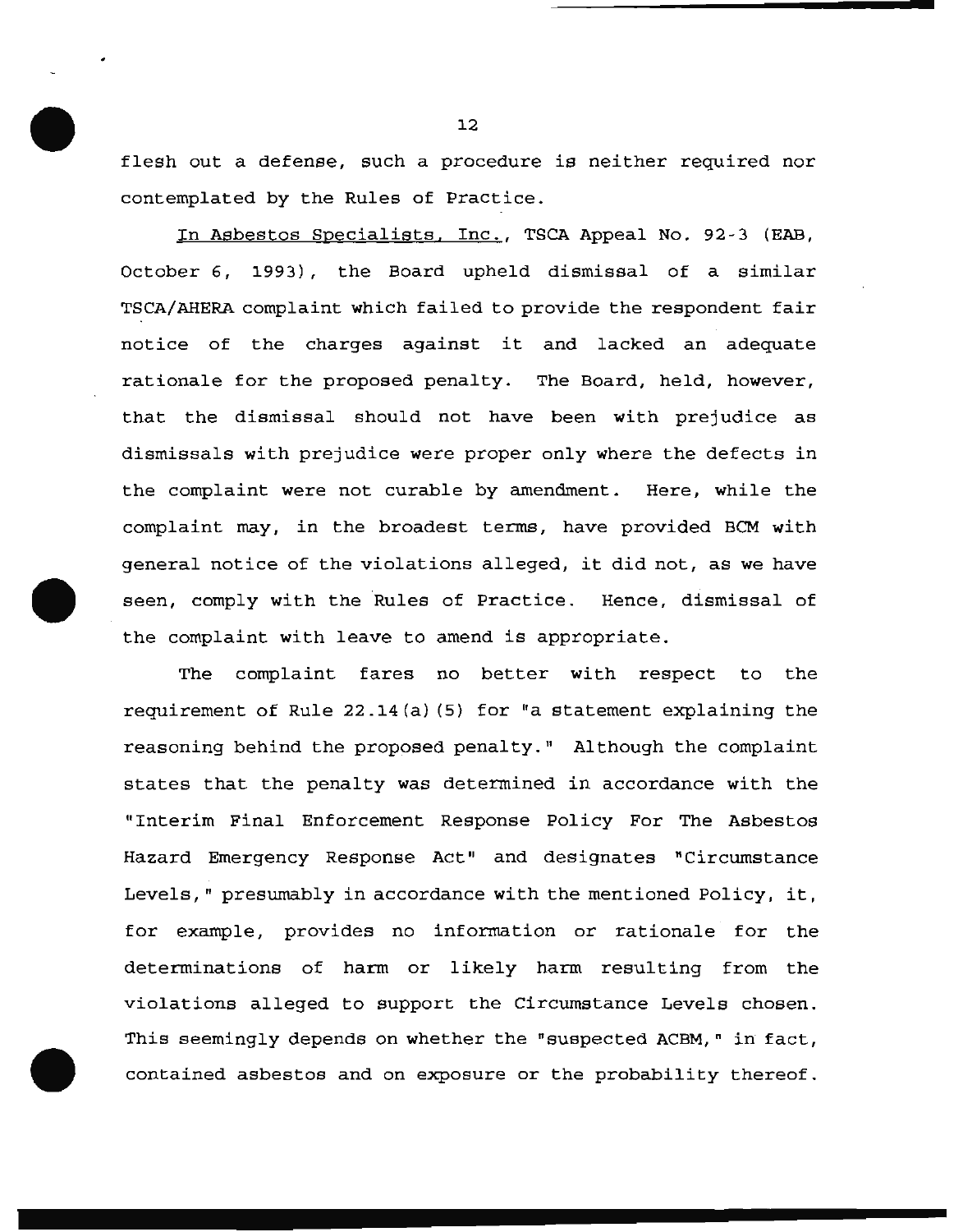The probability of exposure, of course, depends on the location of the suspected ACBM. Similarly, the "Extent" factor depends on the quantity of suspected ACBM.

#### 0 R DE R

Complainant's motions to strike are denied. The complaint is dismissed. Complainant may move for leave to file an amended

complaint within 20 days of the date of this order.<sup>3/</sup><br>Dated this  $\frac{24}{\sqrt{h}}$  day of June 1994.

T. Nissen Spencer

-.

Administrative Law Judge

*<sup>.. §</sup>I* It is noted that among BCM' s affirmative defenses is the statute of limitations (28 u.s.c. § 2462) and that most of BCM's activities cited in the complaint appear to have taken place more than five years prior to the issuance of the complaint. mole than live years prior to the issuance of the complaint.<br>This raises a question as to whether all or any part of the penalties sought are time-barred. See 3M Company (Minnesota Mining and Manufacturing) v. Browner, 17 F.Jd 1453 (D.C. Cir. 1994).